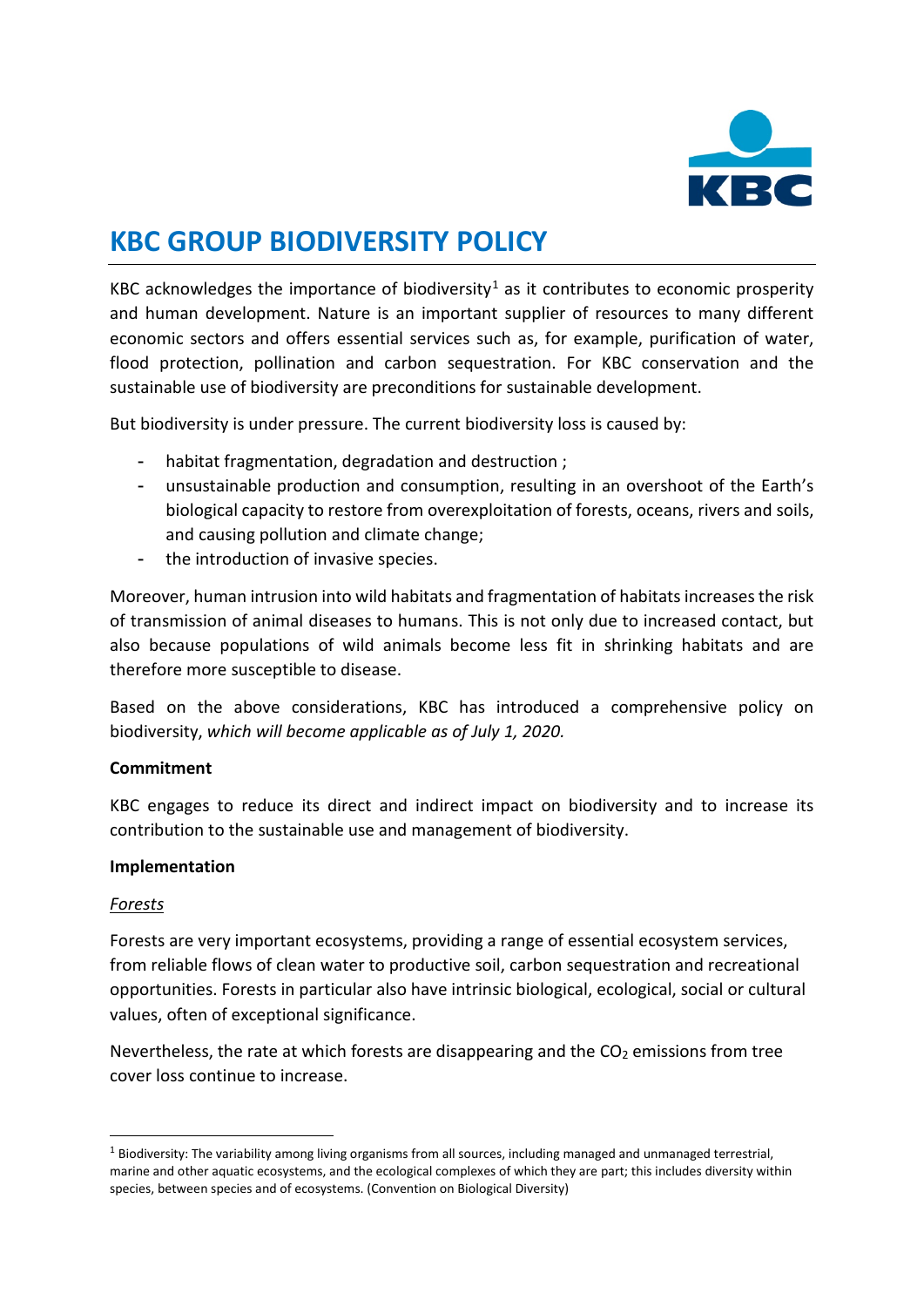Therefore KBC will abstain from financing activities involving deforestation of primary forests and tropical rainforests, and of removal of high conservation value (HCV<sup>[2](#page-1-0)</sup>) forests.

Moreover, other activities related to forest exploitation and logging will only be financed if certain conditions are fulfilled. Within the strictly regulated EU forestry activities compliance with the applicable legislation is sufficient. For exploitation and logging outside the EU we only provide financing if the counterparty is a member of the Forest Stewardship Council<sup>[3](#page-1-1)</sup> (FSC) or the Programme for the Endorsement of Forest Certification<sup>[4](#page-1-2)</sup> (PEFC) and complies or publicly commits to comply with the FSC or PEFC standards for 100% of its forests and for the forest supply chain within a timeframe of maximum 5 years.

# *Protected areas*

Because of the international importance of their ecological, cultural and social value, certain areas – forests as well as other ecosystems – are designated and protected as UNESCO World Heritage Sites<sup>5</sup>, Wetlands of International importance on the Ramsar List<sup>[6](#page-1-4)</sup> or IUCNlisted protected areas<sup>7</sup>. KBC will not finance activities located in or significantly impacting those areas.

# *Endangered and invasive species*

Land use change, overexploitation, climate change, pollution and the introduction of invasive species threaten more species with global extinction than ever before and species are disappearing at an ever faster rate. Species diversity is nevertheless essential for the maintenance of healthy ecosystems and of the services they provide as a system or by specific species (e.g. pollination, medicines). KBC therefore wants to focus not only on the protection of sensitive areas, but also on vulnerable species.

We will not finance activities involving the use of endangered species<sup>[8](#page-1-6)</sup> or non-human primates for any testing and experimental purposes. We will also abstain from financing trade for commercial purposes in endangered species of animals and plants or derived products as regulated under the CITES Convention<sup>[9](#page-1-7)</sup> and trade (wholesale and retail) in invasive alien species $10$ .

<span id="page-1-6"></span><sup>8</sup> <https://www.iucnredlist.org/>

<span id="page-1-0"></span><sup>2</sup> <https://hcvnetwork.org/>

<span id="page-1-1"></span><sup>3</sup> <https://www.fsc.org/>

<span id="page-1-2"></span><sup>4</sup> <https://www.pefc.org/>

<span id="page-1-3"></span><sup>5</sup> <https://whc.unesco.org/en/about/>

<span id="page-1-4"></span><sup>6</sup> <https://www.ramsar.org/>

<span id="page-1-5"></span><sup>7</sup> <https://www.iucn.org/>

<sup>9</sup> <https://www.cites.org/>

<span id="page-1-8"></span><span id="page-1-7"></span><sup>&</sup>lt;sup>10</sup> I.e. animals and plants that are introduced accidentally or deliberately into a natural environment where they are not normally found, with serious negative consequences for their new environment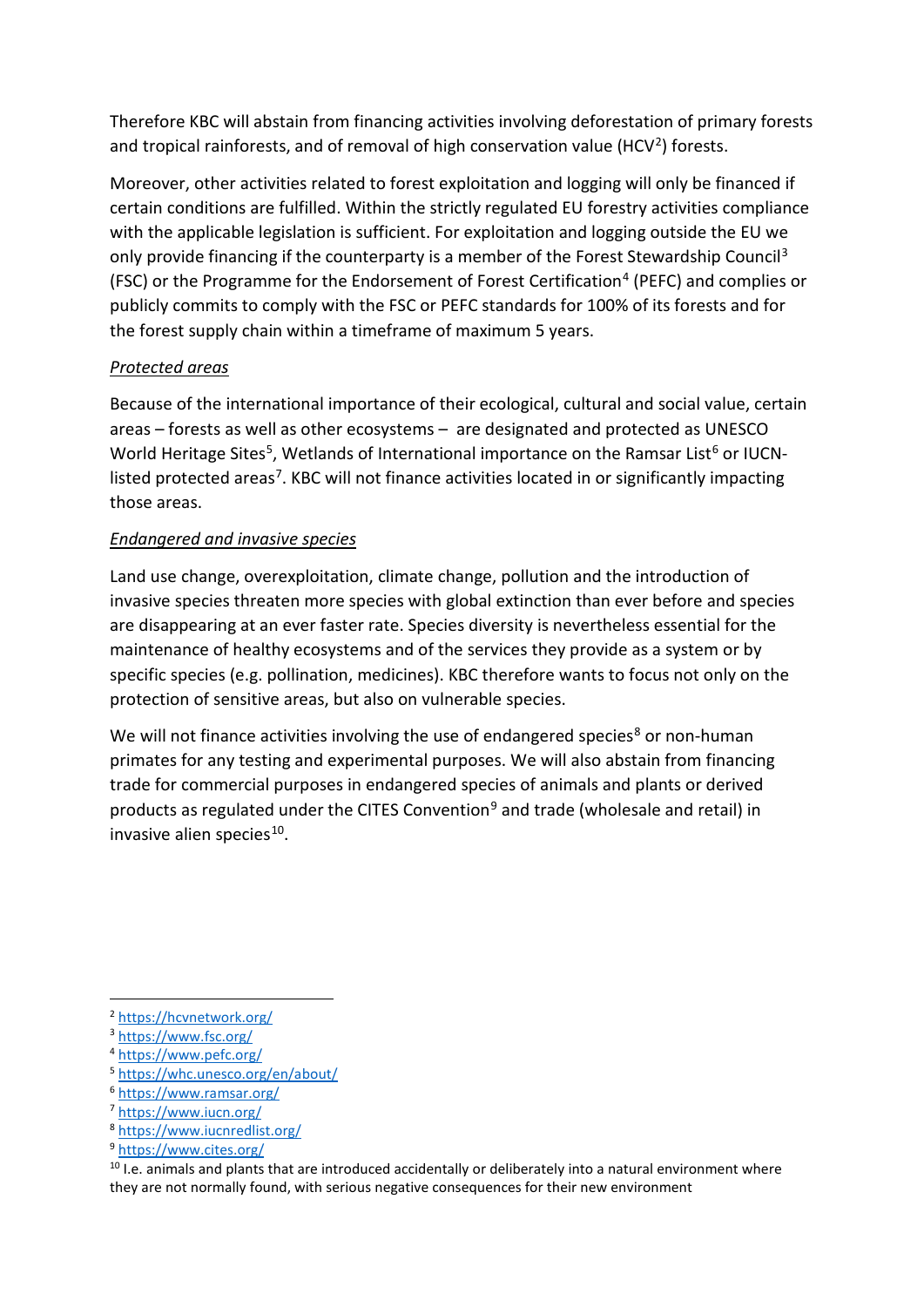## *Fisheries*

In line with the aforementioned considerations KBC also doesn't want to finance fishing practices that irreversibly damage aquatic habitats and ecosystems, nor shark finning or commercial whaling.

#### *Oil and gas*

Given the concerns about the environmental and health issues in unconventional oil and gas exploration and development, KBC will not finance activities involving Arctic and Antarctic on- and off-shore oil and gas, deepwater drilling, tar sands and shale oil and gas.

## *Palm oil*

The production of palm oil is related to deforestation, soil degradation and in some cases also land grabbing and labour issues. Therefore KBC is only willing to consider financing these activities when the counterparty is member of the Roundtable on Sustainable Palm Oil  $(RSPO)<sup>11</sup>$ , commits to get 100% of its plantations and supply chain RSPO certified within a timeframe of maximum 5 year, and commits to abstain from producing palm oil at the expense of primary forests, High Conservation Value Areas (HVCA's), High Carbon Stocks (HCS) and peatland.

## *Soy*

The production of soy is one of the largest agricultural drivers of deforestation worldwide and is linked to the displacement of small farmers and indigenous peoples. KBC only wants to finance these activities when the counterparty is member of the Roundtable on Responsible Soy (RTRS)<sup>[12](#page-2-1)</sup>, complies with the RTRS production<sup>[13](#page-2-2)</sup> or chain of custody<sup>[14](#page-2-3)</sup> standard or commits to comply with it within a timeframe of maximum 3 year. The counterparty also has to commit to abstain from growing soy at the expense of primary forests, High Conservation Value Areas (HVCA's) and High Carbon Stocks (HCS).

## *Cocoa*

Cocoa is often grown at the expense of rainforest and old growth forest. The shift from shadeto sun-grown cocoa increases this impact and causes additional environmental and health problems due to the use of biocides. Moreover child labor is widespread in the cocoa production. Therefore KBC will only finance cocoa-related activities if the counterparty has a positive ESG track record and publicly commits to abstain from growing cocoa at the expense of old growth tropical forests and High Conservation Value forests.

#### *Coffee*

Just like cocoa, the production of coffee impacts old growth forests, an impact reinforced by the shift from shade- to sun-grown production. A lot of water is needed in the production of

<span id="page-2-0"></span><sup>11</sup> https://rspo.org/members/all

<span id="page-2-1"></span><sup>12</sup> www.responsiblesoy.org/about-rtrs/members/?lang=en

<span id="page-2-2"></span><sup>13</sup> <http://www.responsiblesoy.org/mercado/volumenes-y-productores-certificados/?lang=en>

<span id="page-2-3"></span><sup>14</sup> http://www.responsiblesoy.org/mercado/empresas-certificadas-en-cadena-de-custodia/?lang=en